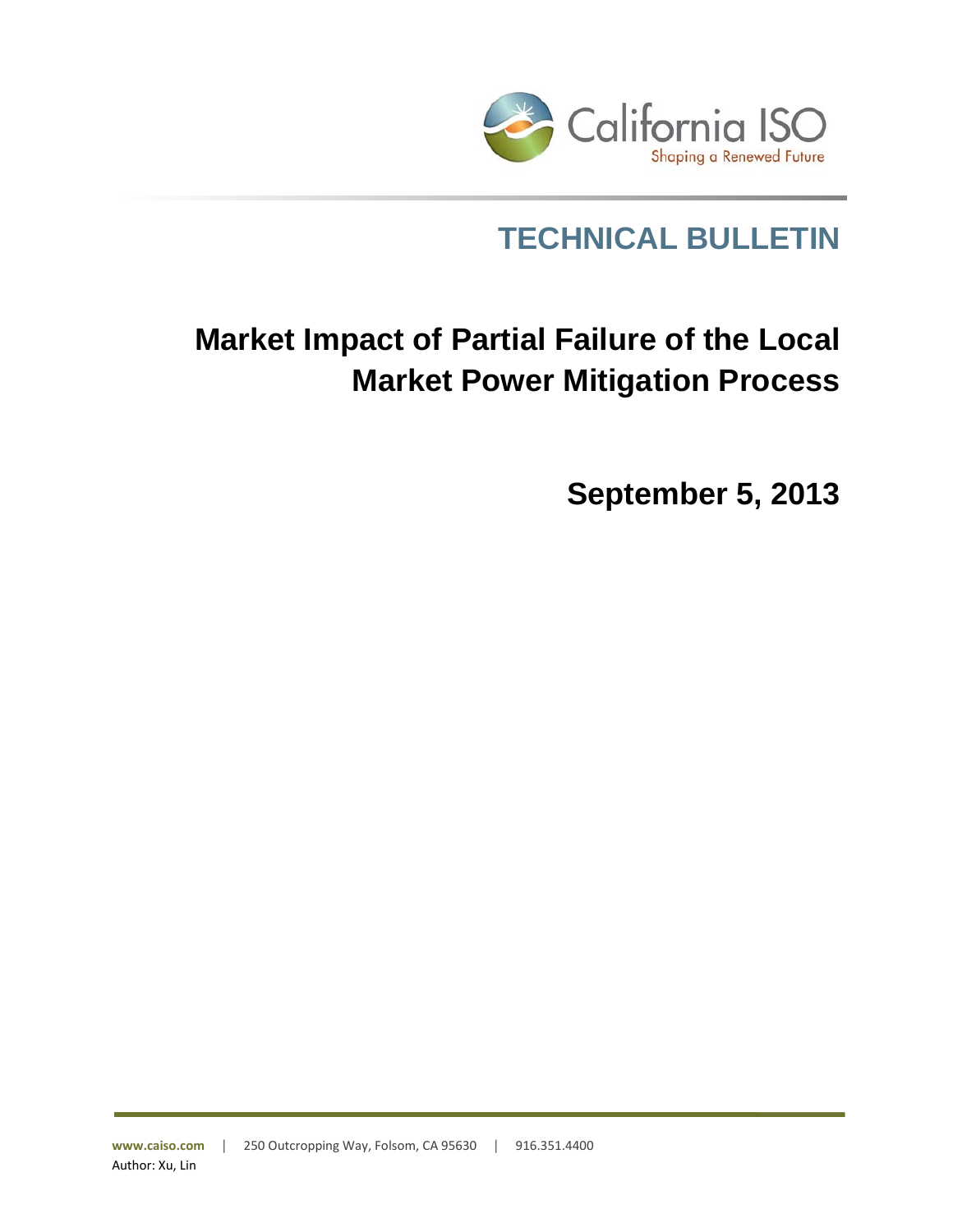

### **Revision History**

| <b>Date</b>               | Version | <b>Description</b> | Author          |
|---------------------------|---------|--------------------|-----------------|
| $\Omega$ -4<br>2013-<br>. | . . U   |                    | Υu<br>Lın<br>∧u |

*Note: Consistent with Attachment G to the Business Practice Manual For Market Operations, the purpose of this technical bulletin is to provide the ISO's market participants with information concerning the partial failure of the ISO's local market power mitigation application between December 13, 2012 and February 20, 2013.*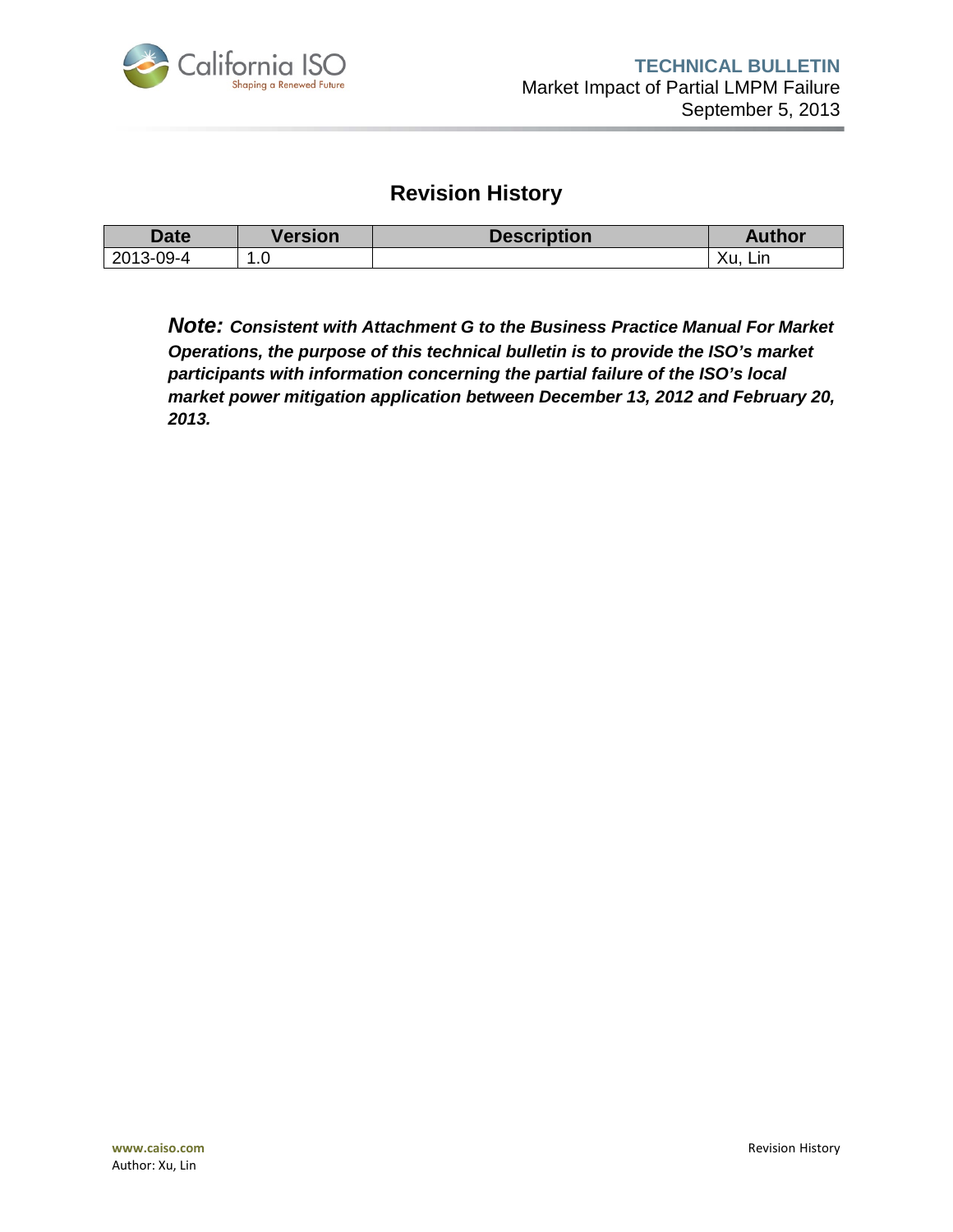

#### **Contents**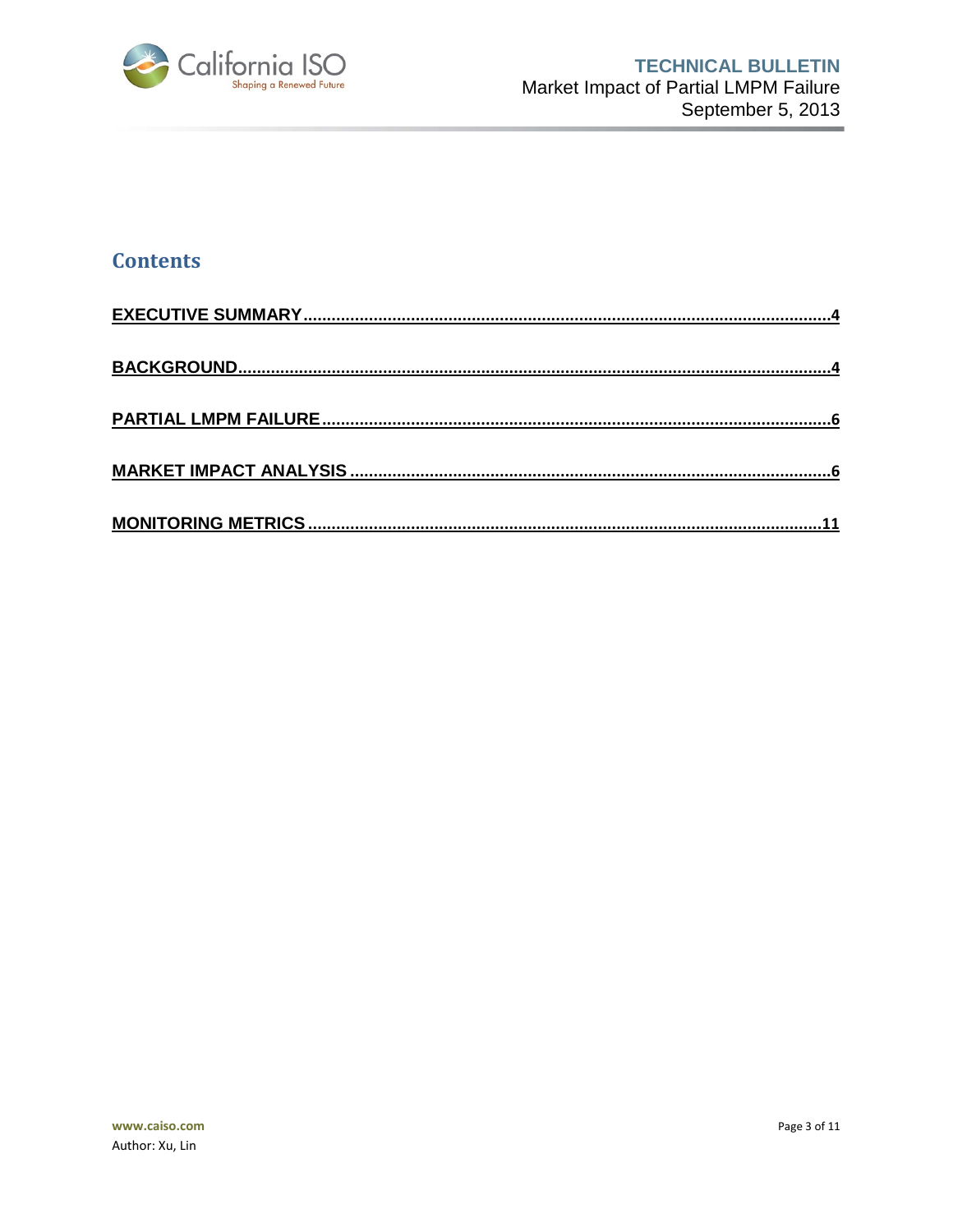

#### <span id="page-3-0"></span>**Executive Summary**

As part of the ISO's local market power mitigation (LMPM) process, the ISO employs the residual supply index (RSI) test to determine whether a constraint is competitive or non-competitive. The RSI test involves calculating demand for counterflow and the fringe supply for counter flow for each binding flowgate and nomogram constraint as set forth in ISO tariff section 39.7.2.2. From December 13, 2012 to February 20, 2013, the RSI was incorrectly calculated in the day-ahead market resulting in constraints managed by flowgates to be treated as competitive. The ISO performed a market impact assessment to determine the extent to which bids that should have been mitigated were not mitigated and determined that the impact was limited to two trading days: December 14, 2012 and January 11, 2013.

As explained in more detail below, the ISO used two methods to determine the market impact depending on whether the ISO was able to use the offline RSI calucation or had to rerun the market. First, because January 11, 2013 was a day with unrelated modeling errors, which would make the offline RSI invalid, the ISO had to rerun the market, including the LMPM process, which generated RSI values for both flowgates and nomograms. For this day, the ISO estimated the cost impact to load of \$577,000 in higher compensation paid to suppliers as a result of the incorrect RSI calculation and lack of bid mitigation. For the other 66 days, the ISO was able to use offline RSI calculation to estimate the market impact. The ISO concluded that 25 of the 66 days had binding non-competitive flowgate constraints, and thus mitigation could be triggered. Among these 25 days, there was only one day (December 14, 2012) where bids were high enough for bid mitigation to have actually occurred. The ISO estimated the impact to load to be \$390,000 in higher compensation paid to suppliers for the day of December 14, 2012 as a result of the incorrect RSI calculation. Thus, for the 67 days involved, the total market impact in terms of the incremental higher cost paid by load is estimated to be \$967,000. The ISO did not issue any price corrections, and does not plan to do so due to the relatively immaterial market impact and that fact that the impact was broady distributed over many hours and market participants.

#### <span id="page-3-1"></span>**Background**

**www.caiso.com** Page 4 of 11 Author: Xu, Lin The purpose of this technical bulletin is to explain the partial failure of the local market power mitigation (LMPM) process that occurred between December 13, 2012 and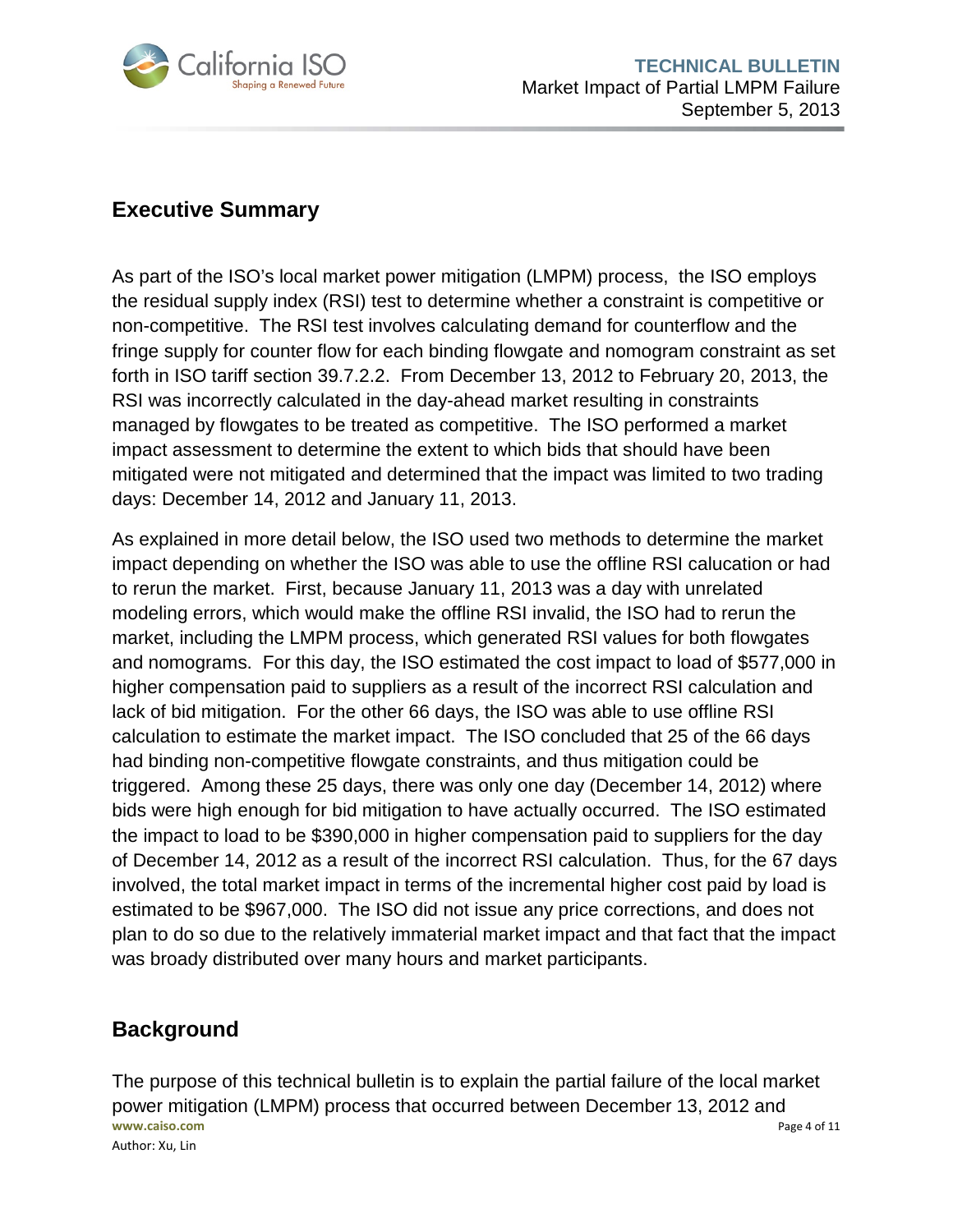

February 20, 2013 and to provide an assessment of the market impact caused by the partial failure. The partial failure concerned a component of the new features implemented in the day-ahead market in April 2012 by which the ISO determines, dynamically, whether a constraint is competitive or non-competetive.

The new LMPM implemented in April 2012 consists of two important parts: one is to use the non-competitive component of the locational marginal price (LMP) as the local market power indicator; the other is to assess the competitiveness of each constraint dynamically as part of the LMPM process, also known as the dynamic competitive path assessment (DCPA). The day-ahead market starts with the LMPM run, which cooptimizes energy and ancillary services using the original bids. For each binding transmission constraint, the residual supply index (RSI) is calculated to determine whether the residual supply is competitive. RSI is defined as the ratio of the fringe counter flow and the original counter flow supply as set forth in ISO tariff section 39.7.2.2. The fringe or residual counter flow is the counter flow provided by the remaining capacity after the three largest suppliers are completely removed from the market. The purpose of RSI is to see if the residual supply capacity is sufficiently competitive to manage congestion to the same extent in terms of counter flow as the original counter flow supply. There are three possible RSI outcomes:

- RSI >= 1 means sufficient residual counter flow supply is available, and the constraint is competitive,
- $\bullet$  0 =  $\lt$  RSI  $\lt$  1 means insufficient residual counter flow supply is available, and the constraint is non-competitive,
- RSI is undefined because the original counter flow supply is zero. The constraint is deemed competitive in this case.

Given the RSI results of constraint competitiveness, we can further decompose the LMP congestion component from the LMPM run into:

- a competitive congestion component, which reflects the impact of congestion from only competitive constraints, and
- a non-competitive congestion component, which reflects the impact of congestion from only non-competitive constraints.

The non-competitive congestion component is an indicator of potential market power, because the non-competitive constraints may allow resources to increase their bid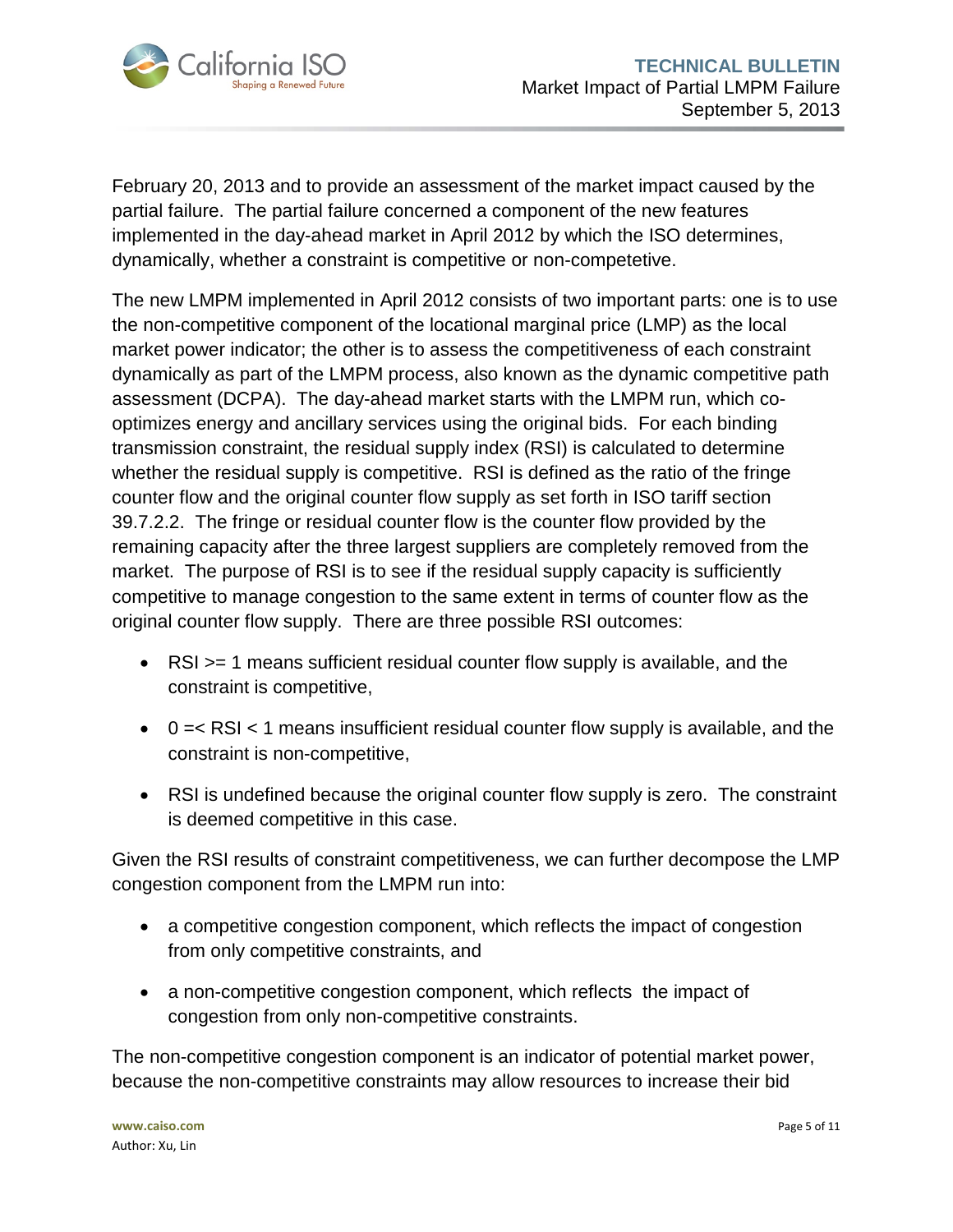

prices and inflate the congestion price component of the LMP. The resource LMP without a non-competitive congestion component is a competitive LMP free of market power. The ISO will mitigate each resource with an LMP that includes a noncompetitive congestion component down to the higher of its default energy bid or the competitive LMP from the market mitigation run. The mitigated energy bids are then used to clear the integrated forward market.

#### <span id="page-5-0"></span>**Partial LMPM Failure**

From December 13, 2012 to February 20, 2013, the RSI for constraints managed with flowgates<sup>[1](#page-5-2)</sup> in the day-ahead market were calculated incorrectly due to a software failure that was not detected until February. Specifically, the shift factors for flowgates, which are a critical input for determining congestion, were not provided to the DCPA calculation process. It was later determined that the software failure began when a software patch for an entirely different purpose was applied on December 13, 2012. During this period, the counter flow supply was calculated at zero because of the missing shift factors, which caused the RSI to be undefined. As a result, all binding flowgate constraints were deemed competitive in the day-ahead market. The RSI calculation for constraints managed by nomograms was not affected by the issue, and was calculated correctly. The problem affecting flowgates was fixed by another patch, which was applied to production on February 21, 2013.

#### <span id="page-5-1"></span>**Market Impact Analysis**

The ISO performed a market impact assessment consisting of the following steps:

1. An offline RSI calculation was performed, to identify the non-competitive constraints except for January 11, 2013. Because the offline RSI calculation could not be executed for January 11, 2013 due to market model errors, the ISO reran the market power mitigation and IFM from savecase for that day.

<span id="page-5-2"></span>**www.caiso.com** Page 6 of 11  $<sup>1</sup>$  Because the partial LMPM failure did not affect constraints managed by nomograms, the problem was</sup> not readily observable. The ISO has implemented monitoring measures to monitor flowgates and nomograms separately to identify problems affecting only one type of constraint immediately..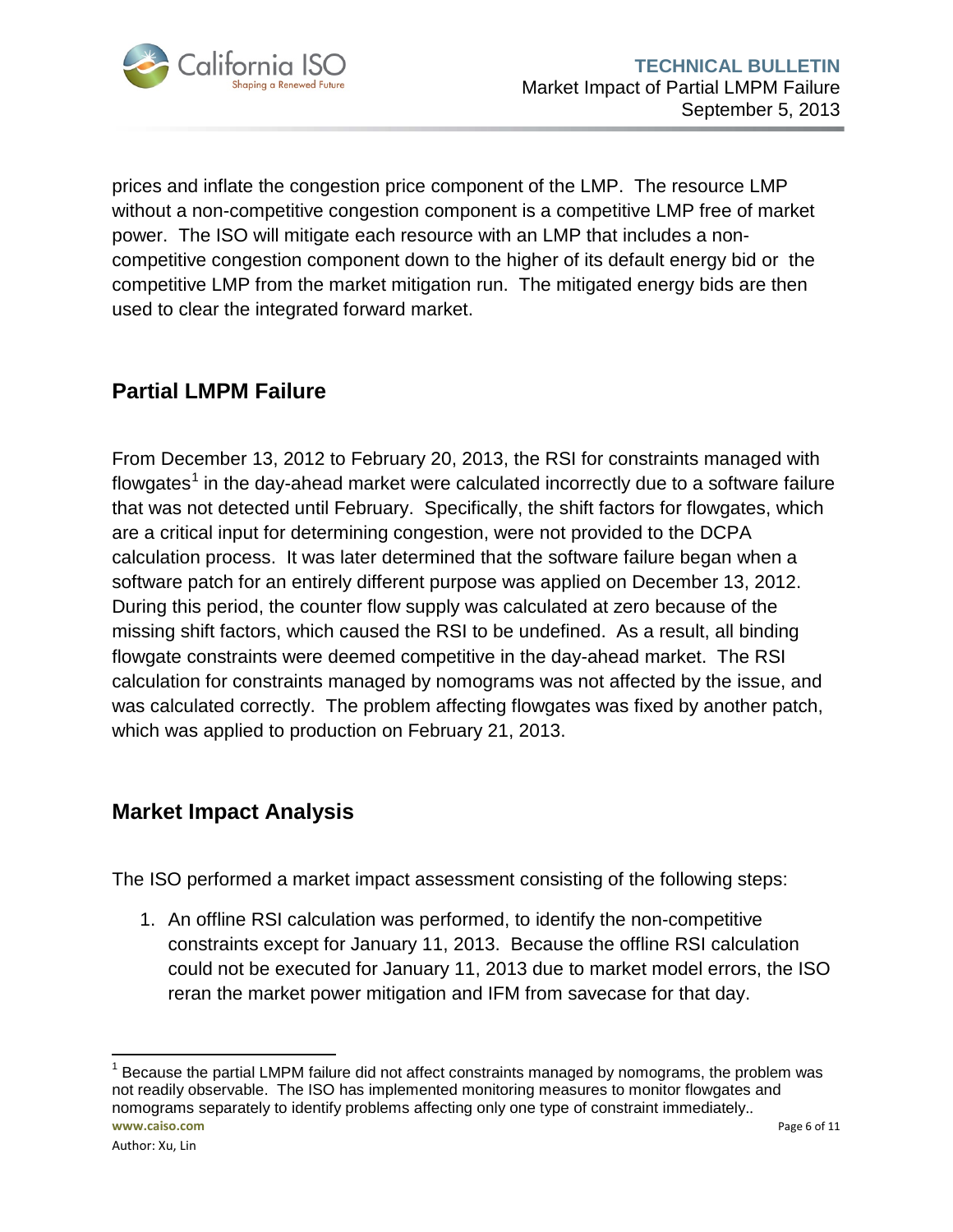

- 2. The ISO then performed spot checks and reruns for days with congestion on major paths including path 26 and path 15 to validate the robustness of the offline RSI results. In addition, the ISO's Department of Market Monitoring (DMM) developed the offline RSI calculation tool for validation and monitoring purposes. Based on historical observations, DMM has concluded that the offline RSI calculation benchmarks were well withinthe production RSI calculation. Accordingly, the ISO has confidence in the validity of the results using the offline RSI tool.
- 3. For each resource, the ISO calculated non-competitive congestion component and the competitive LMP based on the offline RSI results.
- 4. The ISO then identified resources that
	- had a positive non-competitive congestion component, and
	- submitted bids higher than the competitive LMP for at least one segment.
- 5. For each day that has at least one resource that met the criteria in step 4, the ISO reran the market, including the LMPM process, from the savecase, and compared the mitigation and IFM results with the original savecase.

The ISO provides the following additional detail concerning the steps summarized above. The first step of the market impact assessment was to run the offline RSI calculation to identify the non-competitive flowgates in the 67 day period. However, the offline RSI calculation could not be applied to January 11, 2013 because the market model was changed subsequently as a result of the need for price corrections for an unrelated input error.<sup>[2](#page-6-0)</sup> As a result, the data source for the offline RSI calculation is not available because it does not capture price corrections. Therefore, the ISO reran the market power mitigation process and IFM in order to determine the market impact for January 11, 2013 and concluded that mitigation should have occured. For the rest of the 66 days, the ISO listed the non-competitive constraints and the number of binding hours based on the offline RSI calculation in [Table 1.](#page-7-0)

<span id="page-6-0"></span>**www.caiso.com** Page 7 of 11 l  $2$  Price corrections on this day were due to the wrong constraint limit for path 26 being enforced in the market. The RSI issue was not fixed when the price corrections were made, so the corrected prices were still based on incorrect RSI results.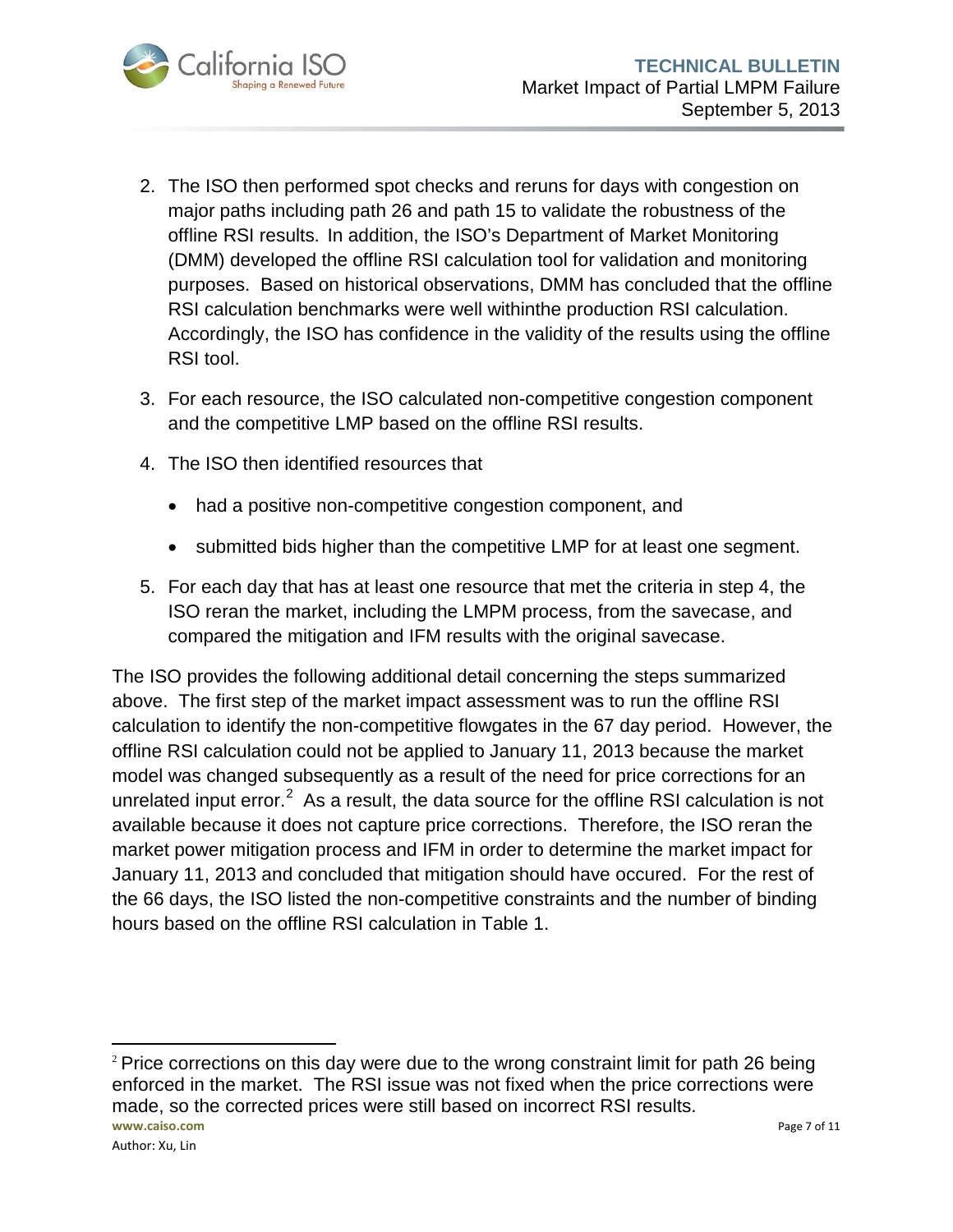

| <b>Non-competitive flowgates</b>               | <b>Hours</b> |
|------------------------------------------------|--------------|
| 22192_DOUBLTTP_138_22300_FRIARS_138_BR_1_1     | 18           |
| 22356 IMPRLVLY 230 22360 IMPRLVLY 500 XF 80    | 7            |
| 22569_NCMTGTAP_138_22264_ESCNDO50_138_BR_1_1   | 6            |
| 22768_SOUTHBAY_69.0_22352_IMPRLBCH_69.0_BR_1_1 | 5            |
| 24137 SERRANO 230 24154 VILLAPK 230 BR 1 1     | 8            |
| 24804_DEVERS_230_24806_MIRAGE_230_BR_1_1       | 1            |
| 25406 J.HINDS 230 24806 MIRAGE 230 BR 1 1      | 37           |
| 30550 MORAGA 230 30554 CASTROVL 230 BR 1 1     | 20           |
| 30630_NEWARK_230_30703_RAVENSWD_230_BR_1_1     | $\mathbf{1}$ |
| 31336 HPLNDJT 60.0 31206 HPLNDJT 115 XF 2      | 8            |
| 33020 MORAGA 115 30550 MORAGA 230 XF 1A P      | 10           |
| 33310_SANMATEO_115_33315_RAVENSWD_115_BR_1_1   | 11           |
| 33378 WTRSHTPA 60.0 33380 JEFFERSN 60.0 BR 1 1 | 10           |
| <b>IVALLYBANK XFBG</b>                         | 9            |
| SOUTHLUGO_RV_BG                                | 3            |

<span id="page-7-0"></span>Table 1: non-competitive flowgates based on offline RSI calculation

**www.caiso.com** Page 8 of 11 To minimize possible false negatives of the offline RSI calculation, the ISO spotchecked nine days that involved congestion on major flowgate constraints including path 26 and path 15 against the production RSI. The offline RSI deemed these major flowgate constraints to be competitive, but the ISO re-executed the production DCPA function on the selected nine savecases to validate the offline RSI results. The results are shown in [Table 2.](#page-8-0) For these nine days, the offline RSI correctly deemed these major flowgates as competitive. This validates the quality of the offline RSI calculation. Given the quality of the offline RSI calculation, the ISO believes the offline DCPA results can be relied on to assess the market impact of the software failure for the 67 day period.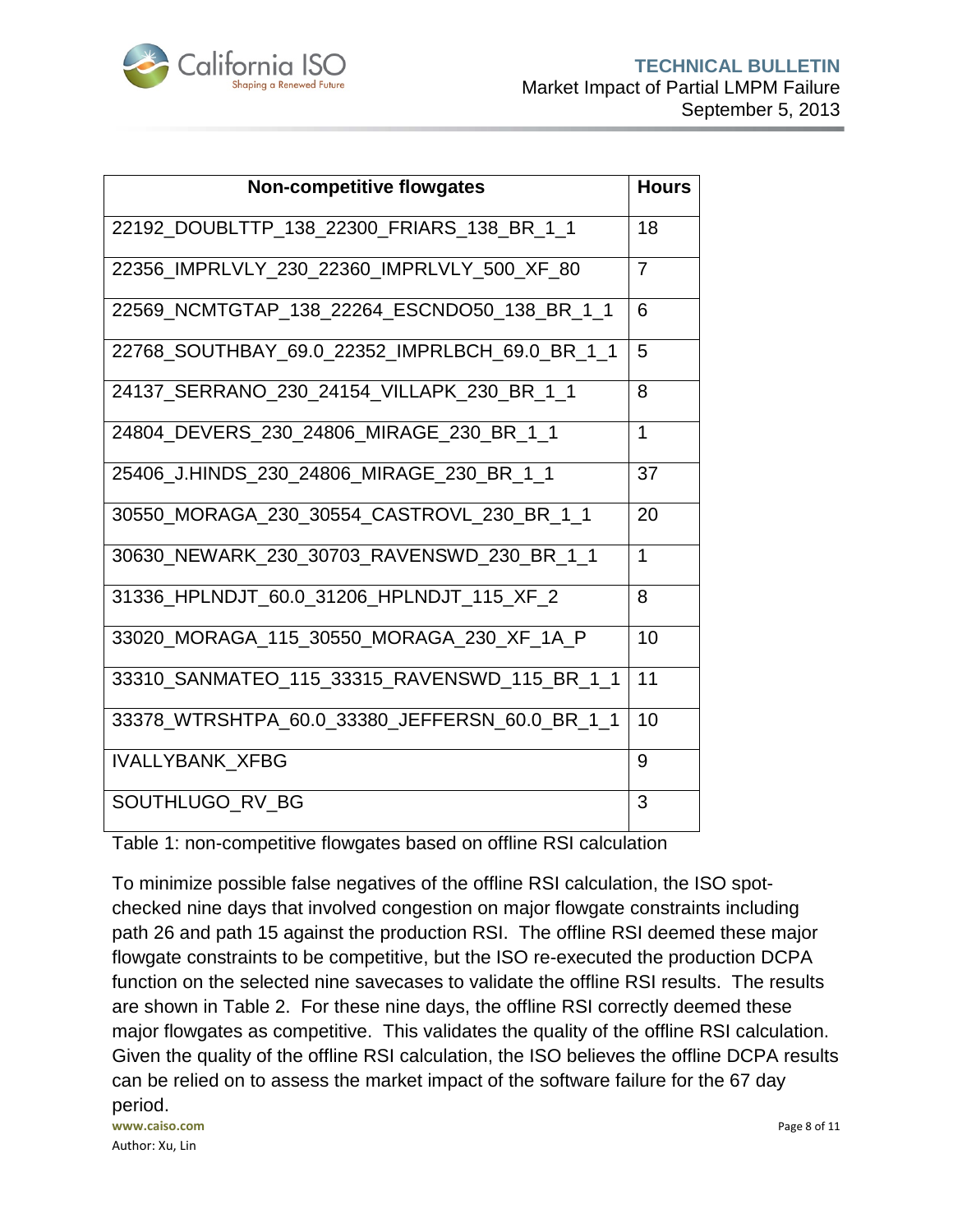

| <b>Rerun date</b> | <b>Major flowgate</b> | <b>Offline RSI</b> | <b>Production RSI</b> |
|-------------------|-----------------------|--------------------|-----------------------|
| 01/08/2013        | PATH15_BG             | Competitive        | Competitive           |
|                   | SCE_PCT_IMP_BG        | Competitive        | Competitive           |
| 01/09/2013        | SCE_PCT_IMP_BG        | Competitive        | Competitive           |
| 01/12/2013        | PATH15_BG             | Competitive        | Competitive           |
|                   | SCE_PCT_IMP_BG        | Competitive        | Competitive           |
| 01/13/2013        | SCE_PCT_IMP_BG        | Competitive        | Competitive           |
| 01/14/2013        | PATH26_BG             | Competitive        | Competitive           |
|                   | SCE_PCT_IMP_BG        | Competitive        | Competitive           |
| 01/15/2013        | PATH15_BG             | Competitive        | Competitive           |
|                   | PATH26_BG             | Competitive        | Competitive           |
|                   | SCE_PCT_IMP_BG        | Competitive        | Competitive           |
| 01/19/2013        | SCE_PCT_IMP_BG        | Competitive        | Competitive           |
| 01/31/2013        | SCE_PCT_IMP_BG        | Competitive        | Competitive           |
| 02/13/2013        | SCE_PCT_IMP_BG        | Competitive        | Competitive           |

<span id="page-8-0"></span>Table 2: RSI spot checking

Among the 67 days of RSI failure, the offline RSI assessment tool resulted in at least one non-competitive flowgate constraint for 25 days where the constraints were binding. For each of the 25 days, the ISO decomposed each resource's LMP into four components:

 $LMP = LMP<sup>EN</sup> + LMP<sup>CC</sup> + LMP<sup>NC</sup> + LMP<sup>LS</sup>$ 

where

 $LMP<sup>EN</sup>$  is the energy component,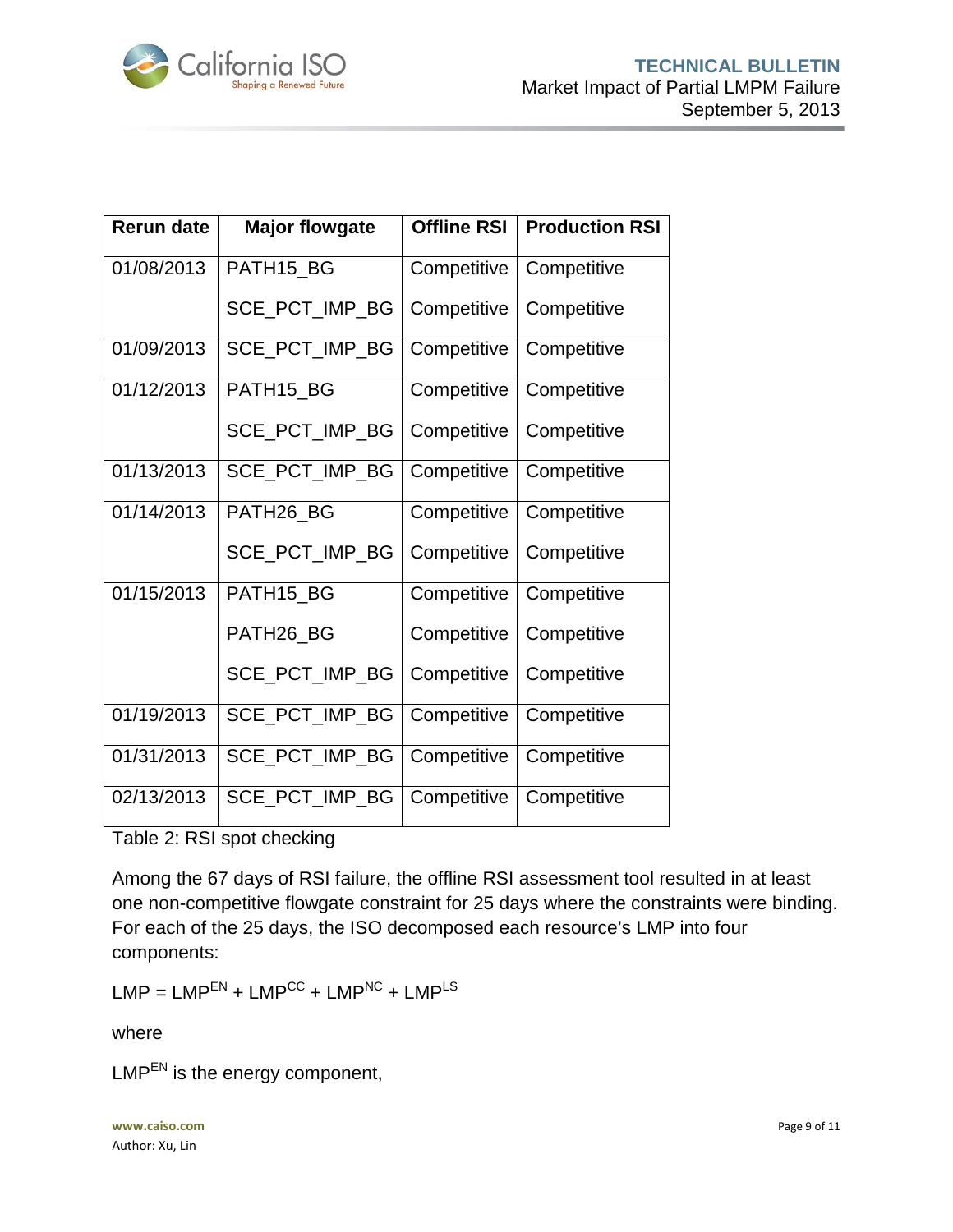

LMP<sup>CC</sup> is the competitive congestion component,

LMP<sup>NC</sup> is the non-competitive congestion component.

 $LMP<sup>LS</sup>$  is the loss component.

Note that for market power mitigation purpose, the reference bus for LMP decomposition is the Midway 500 KV bus if the path 26 flow is from north to south, or the Vincent 500 KV bus if the path 26 flow is from south to north. The LMP noncompetitive congestion component is the sum of the shift factor times the constraint shadow price over all non-competitive constraints. All resources with positive noncompetitive constraints are subject to mitigation. After the resources subject to mitigation were identified, the ISO calculated each resource's competitive LMP as

 $LMP^{COMP} = LMP^{EN} + LMP^{CC} + LMP^{LS}$ . A resource subject to mitigation was mitigated (i.e. bids being modified) if the resource's bids are higher than both the competitive LMP and its default energy bid (DEB). In other words, a resource subject to mitigation will not trigger mitigation if the resource's bids are below the competitive LMP. Among the 25 days with non-competitive constraints, there was one day that resources had bids above the competitive LMP, which was December 14, 2012. Bid mitigation should have been triggered for this day but no bid mitigation occurred. The ISO then reran the market power mitigation process and IFM from savecases for December 14, 2012 to determine the market impact.

The entire market impact assessment process is illustrated in [Figure 1.](#page-10-1) In summary, there are only two days where mitigation should have occurred:

- December 14, 2012
- January 11, 2013